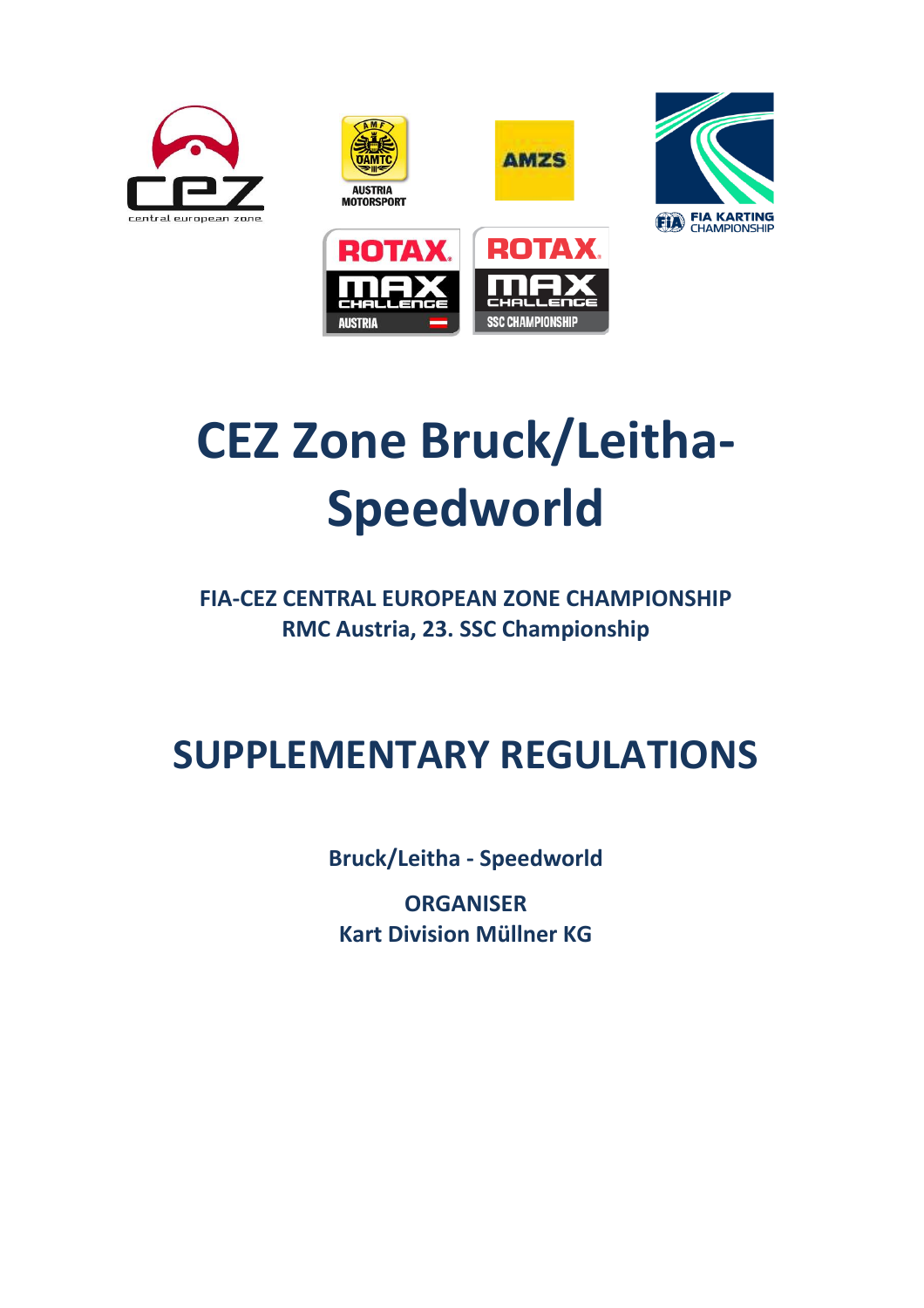## **Bruck/Leitha, 24.-26.06. 2022**

### **PROGRAMME AND TIME SCHEDULE**

| Monday, 06.06. 2022<br>Tuesday, 21.06. 2022<br>Wednesday, 22.06. 2022                               |       | <b>Start of entries</b><br>Closing date for entries<br>Date of publication of the Entry list |                 |  |  |
|-----------------------------------------------------------------------------------------------------|-------|----------------------------------------------------------------------------------------------|-----------------|--|--|
| <b>Friday, 24.06.2022</b>                                                                           |       |                                                                                              |                 |  |  |
|                                                                                                     |       | $09.00 - 18.00$                                                                              |                 |  |  |
| FREE PRACTICES (fee 50 $\epsilon$ )<br>Detailed schedule for free practice will be given separately |       |                                                                                              |                 |  |  |
| ADMINISTRATIVE CHECK IN (regular term) 11.00 - 16.00                                                |       |                                                                                              |                 |  |  |
| <b>LOTTARY OF ENGINES</b>                                                                           |       |                                                                                              |                 |  |  |
| Micro Max                                                                                           | 17.00 |                                                                                              |                 |  |  |
| Mini MAX 17.25                                                                                      |       |                                                                                              |                 |  |  |
| Junior<br>17.40                                                                                     |       |                                                                                              |                 |  |  |
| Senior                                                                                              | 18.00 |                                                                                              |                 |  |  |
| Saturday, 25.06.2022                                                                                |       |                                                                                              |                 |  |  |
| FREE PRACTICES (fee 50 €)                                                                           |       |                                                                                              | $09.00 - 17.00$ |  |  |
| Detailed schedule for free practice will be given separately                                        |       |                                                                                              |                 |  |  |
| <b>SCRUTINEERING</b>                                                                                |       |                                                                                              | $11.00 - 16.00$ |  |  |
| <b>PUBLICATION OF STARTING LIST</b>                                                                 |       |                                                                                              | 09.00           |  |  |
| <b>DRIVERS BRIEFING</b>                                                                             |       |                                                                                              | 18.15           |  |  |
| <b>QUALIFYING PRACTICE</b>                                                                          |       |                                                                                              |                 |  |  |
| <b>Rotax MicroMAX</b>                                                                               |       |                                                                                              | $17.00 - 17.08$ |  |  |
| <b>Rotax MiniMAX</b>                                                                                |       |                                                                                              | $17.10 - 17.18$ |  |  |
| <b>Rotax MAX Junior</b>                                                                             |       |                                                                                              | $17.20 - 17.28$ |  |  |
| <b>Rotax MAX Senior</b>                                                                             |       |                                                                                              | $17.30 - 17.38$ |  |  |
| Rotax DD2/DD2 Masters                                                                               |       |                                                                                              | $17.40 - 17.48$ |  |  |
| KZ2/KZ2 Master                                                                                      |       |                                                                                              | $17.50 - 17.58$ |  |  |
| <b>Sunday, 26.06.2022</b>                                                                           |       |                                                                                              |                 |  |  |
| <b>WARM UP</b>                                                                                      |       |                                                                                              |                 |  |  |
| <b>Rotax Micro Max</b>                                                                              |       |                                                                                              | $08.00 - 08.07$ |  |  |
| <b>Rotax Mini Max</b>                                                                               |       |                                                                                              | $08.10 - 08.17$ |  |  |
| <b>Rotax Max Junior</b>                                                                             |       |                                                                                              | $08.20 - 08.27$ |  |  |
| <b>Rotax Max Senior</b>                                                                             |       |                                                                                              | $08.30 - 08.37$ |  |  |
| Rotax DD2/DD2 Master                                                                                |       |                                                                                              | $08.40 - 08.47$ |  |  |
| KZ2/KZ2 Master                                                                                      |       |                                                                                              | $08.50 - 08.57$ |  |  |
|                                                                                                     |       |                                                                                              |                 |  |  |

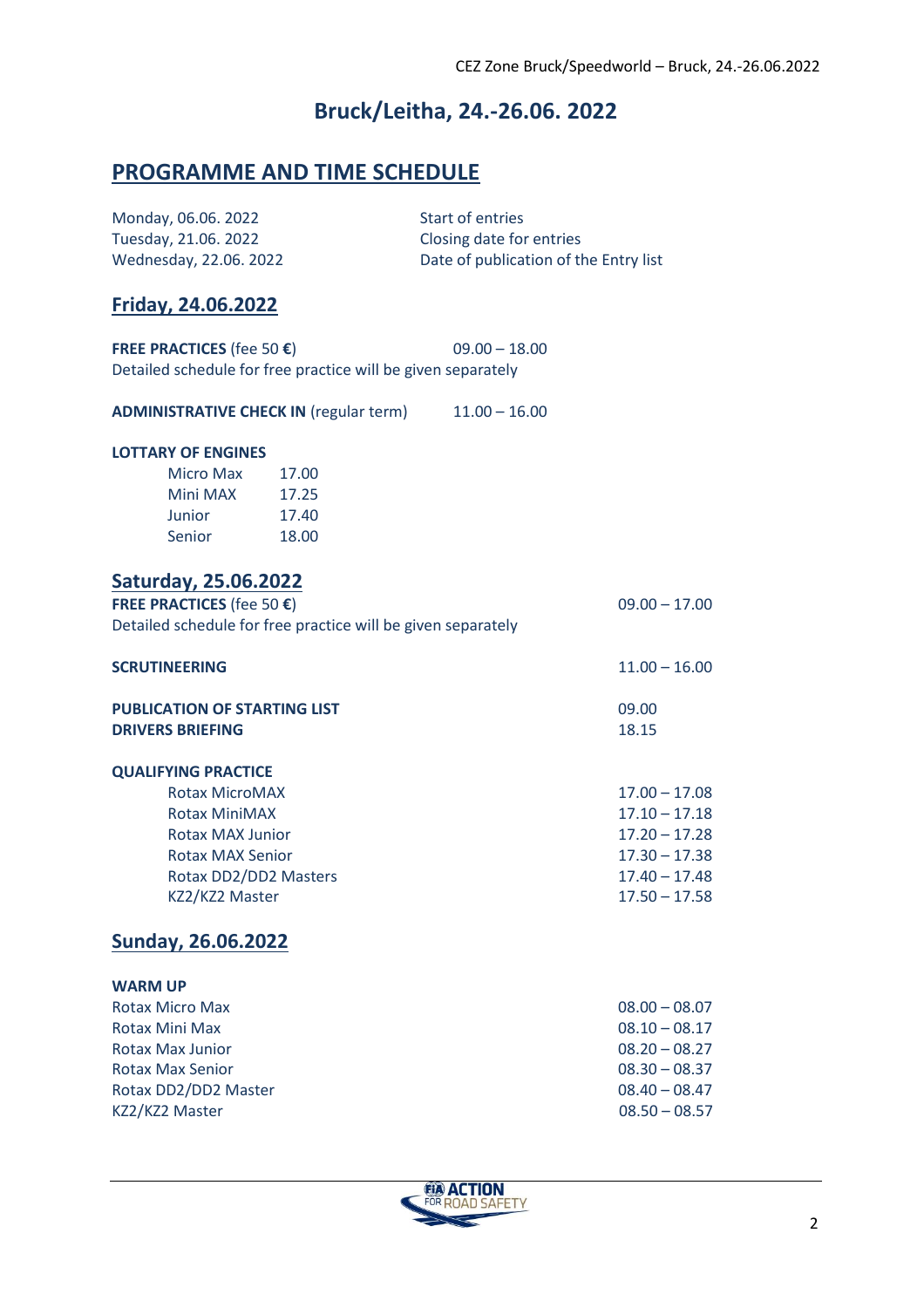| <b>FIRST RACES</b>                             |                 |
|------------------------------------------------|-----------------|
| Rotax MicroMAX (9)                             | 09.15           |
| Rotax MiniMAX 11)                              | 09.31           |
| Rotax MAX Junior (13)                          | 09.47           |
| Rotax MAX Senior (15)                          | 10.06           |
| Rotax DD2/DD2 Masters (15)                     | 10.25           |
| KZ2/KZ2 Master (15)                            | 10.44           |
| <b>SECOND RACES</b>                            |                 |
| Rotax MicroMAX (9)                             | 12.00           |
| Rotax MiniMAX (11)                             | 12.16           |
| Rotax MAX Junior (13)                          | 12.32           |
| Rotax MAX Senior (15)                          | 12.51           |
| Rotax DD2/DD2 Masters (15)                     | 13.10           |
| KZ2/KZ2 Master (15)                            | 13.29           |
| <b>THIRD RACES</b>                             |                 |
| Rotax MicroMAX (9)                             | 14.00           |
| Rotax MiniMAX (11)                             | 14.16           |
| Rotax MAX Junior (13)                          | 14.32           |
| Rotax MAX Senior (15)                          | 14.51           |
| Rotax DD2/DD2 Masters (15)                     | 15.10           |
| KZ2/KZ2 Master (15)                            | 15.29           |
| <b>RETURN OF ENGINES</b>                       | $15.00 - 16.00$ |
| <b>PUBLICATION OF TEMPORARY OVERAL RESULTS</b> | 16.00           |
| <b>PRIZE GIVING</b>                            | 16.30           |

Organizer reserves the right to change the time table if necessary, which will be announced on the official notice board. In a case of more than 34 entries in some classes the timetable will be changed after the closing date of entries and the new timetable will be provided as bulletin to this supplemental regulations.

### **ORGANISATION**

Kart Division Müllner KG is the Organisers of the Central European Zone Championship Karting Competition from 24. to 26.06. 2022 in Bruck/Leitha (Austria) under the name: CEZ Zone Bruck/Leitha.

Competition is inscribed in CEZ Karting Calendar for the year 2022 and it counts for the: FIA CEZ CENTRAL EUROPEAN ZONE CHAMPIONSHIP RMC Austria 23. SSC Championship

Competition will be run in compliance with FIA-ISC, FIA Karting general regulations, CEZ Karting regulations for 2022, RMC Austria, SSC, and these Supplemental Regulations.

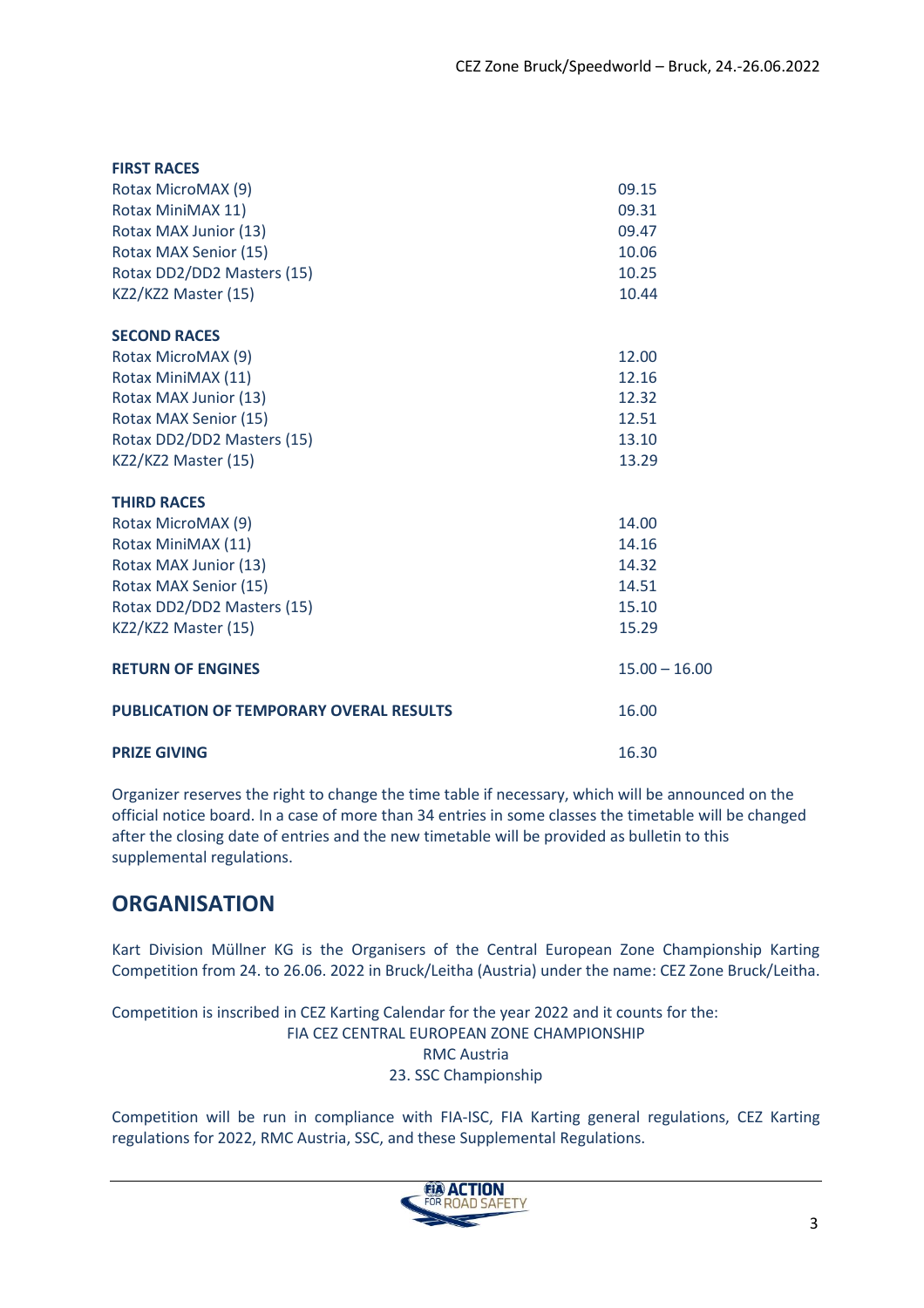#### *ORGANISING COMMITTEE*

#### Chairman: Dolischka Osmunde

Members: Müllner Martin

| <b>OFFICIALS</b>                        |                             |
|-----------------------------------------|-----------------------------|
|                                         |                             |
| Chairman of the Stewards                | Schriefl Michael(Austria)   |
| <b>Members of Stewards</b>              | Egger Harald (Austria)      |
| <b>CEZ Member of the Stewards</b>       | Tba by FIA-CEZ              |
| Observer                                |                             |
| <b>Clerk of the Course</b>              | Schramm Simo (Austria)      |
| CoC assistant (if applicable)           | Simbürger Sandra (Austria)  |
| Secretary of the Meeting                | Dolischka Osmunde (Austria) |
| <b>Administrative Checks</b>            | Djurdjevic Neli (Austria)   |
| <b>Administrative Checks-SSC-RMC Hu</b> | Renata Jernejc              |
| <b>Scrutineers</b>                      | Alexander Holzeis (Austria) |
|                                         | Dominik Holzeis (Austria)   |
|                                         | Vanessa Holzeis (Austria)   |
| <b>Chief Medical Officer</b>            | Tba by Rotes Kreuz Bruck    |
| Timekeeping and Data Processing         | <b>KD Timing</b>            |
| Name of the Chief of timekeeping        | Müllner Harald (Austria)    |
| CEZ Supervisior 1/Judge of fact         | Djurdjevic Neli (Austria)   |
| CEZ Supervisior 2/Judge of fact         | Jernejc Roman (Slovenia)    |

#### *COMPETITION's OFFICE AND OFFICIAL NOTICE BOARDS*

Until 23.06. 2022. Dolischka Osmunde, office@kd2000.at 1220 Vienna, Promenadestrasse34

24. – 26.06. 2022. Dolischka Osmunde, office@kd2000.at 2471 Pachfurth, Freizeitzentrum 1

**Contact person at the event:** Müllner Martin +43/6645157583 office@kd2000.at

#### *REGULATIONS*

#### *Article 1.*

#### **ENTRIES AND ENTRY FEE**

All drivers, have to register for the event online via https://rotax-ems.com/anmeldung Incomplete and unverified entries will not be accepted. Organizer will send confirmation of the receipt of entry by e-mail to the e-mail stated in the entry form.

Possible changes to application information must be sent to the Organiser no later than Wednesday, 22.06.2022.

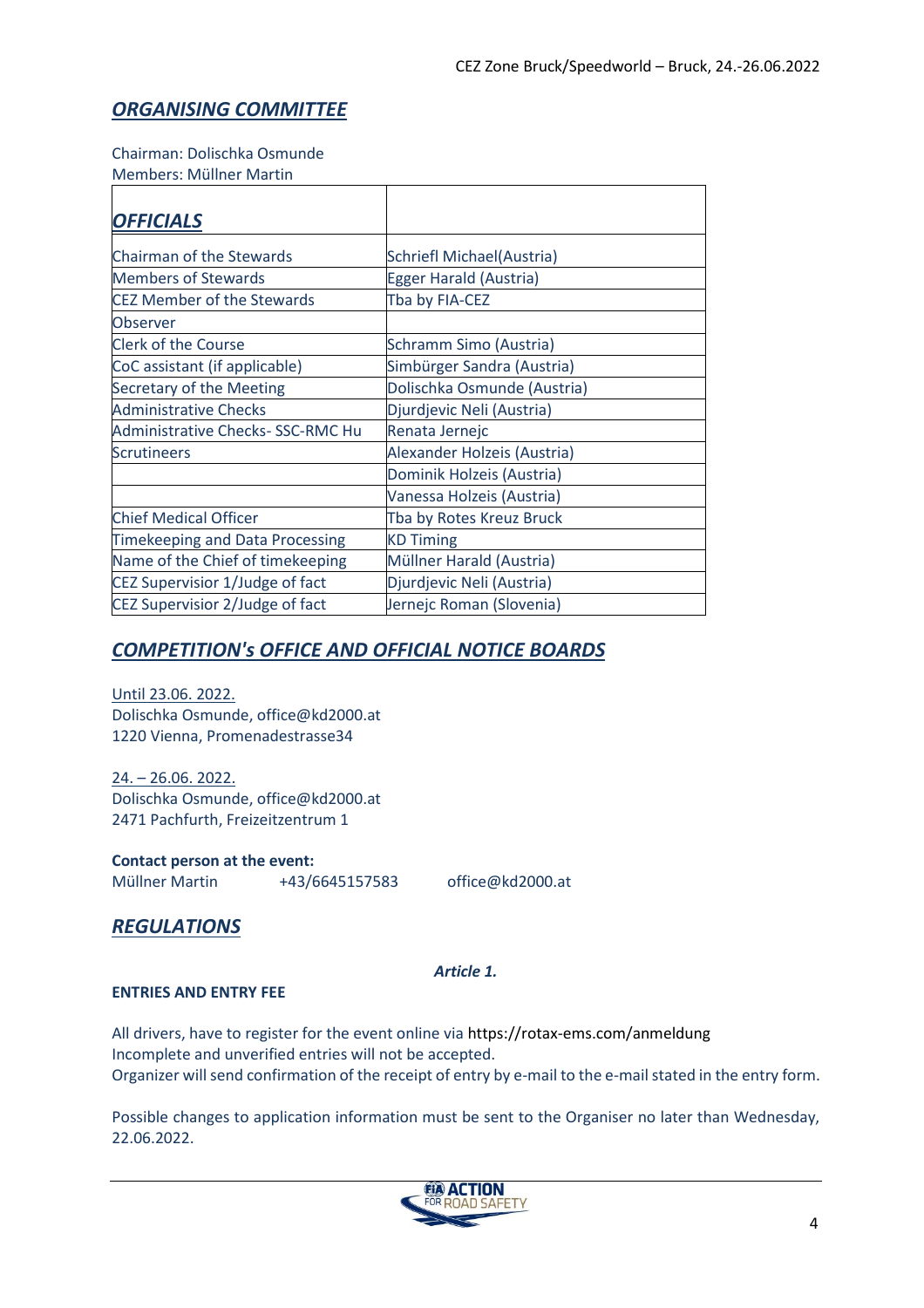**Entry fee** can be paid cash at the Event or: RMC Austria IBAN: AT211500004201088939 BIC: OBKLAT2L The entry fee is 144€. The entry fee is 144€ for KZ2. The stipulated amount includes all taxes and fees.

Drives that have sent late entries and are not on the published list of entered drivers will not be able to compete for CENTRAL EUROPEAN ZONE CHAMPIONSHIP.

Organizer can cancel the event in the case that it receives less than 10 entries by the closing date of the entries.

Organiser will inform the participants in case of the cancellation of the Meeting in case of *Force Majeure*.

In the case of cancellation of the event the already paid entries will be returned.

#### *Article 2.*

#### **ELIGIBLE PARTICIPANTS**

Competition is open to all drivers and competitors that fulfil requirements of regulations for CEZ championship.

The drivers must hold valid national driving license, valid insurance and medical certificate of aptitude valid for 2022.

#### *Article 3.*

#### **ACCREDITATION**

Each driver will receive one pass for mechanic that will be allowed to enter Parc Ferme.

#### **CLASSES**

Central European championship (CEZ) will be held in the following Classes

| - ROTAX Micro Max  | - ROTAX DD2         |
|--------------------|---------------------|
| - ROTAX Mini Max   | - ROTAX DD2 Master  |
|                    | - ROTAX Max Senior  |
| - ROTAX Max Junior | - KZ2 / KZ2 Masters |

#### *Article 5.*

#### **Classification at the event and scoring of points**

For each class three races will be held. Starting grid for the second race will be defined by the classification in the first race, while the starting grid for the third race will be defined by the classification in the second race. In each race drivers will score points in the following manner: *Place* 1. 2. 3. 4. 5. 6. 7. 8. 9. 10. 11. 12. 13. 14. 15.

| Points 25 20 16 13 11 10 9 8 7 6 5 4 3 2 1 |  |  |  |  |  |  |  |  |
|--------------------------------------------|--|--|--|--|--|--|--|--|
|                                            |  |  |  |  |  |  |  |  |

All scored points will be awarded for the CENTAL EUROPEAN ZONE CHAMPIONSHIP.

If there are less than 6 starters =  $\frac{1}{2}$  points will be allocated.

If there are less than 3 starters = no points will be awarded. The number of starters are defined based on at least one heat on the event that counts for the final classification.

If there are more than 34 entered drivers in one class, for that class based on the Qualifying practice drivers will be divided in 3 groups (A, B, C) with max 17 drivers. The division in groups will be made in the following manner: 1st driver will be put in group A, 2<sup>nd</sup> driver in group B, 3<sup>rd</sup> driver in group C, 4<sup>th</sup>



#### *Article 4.*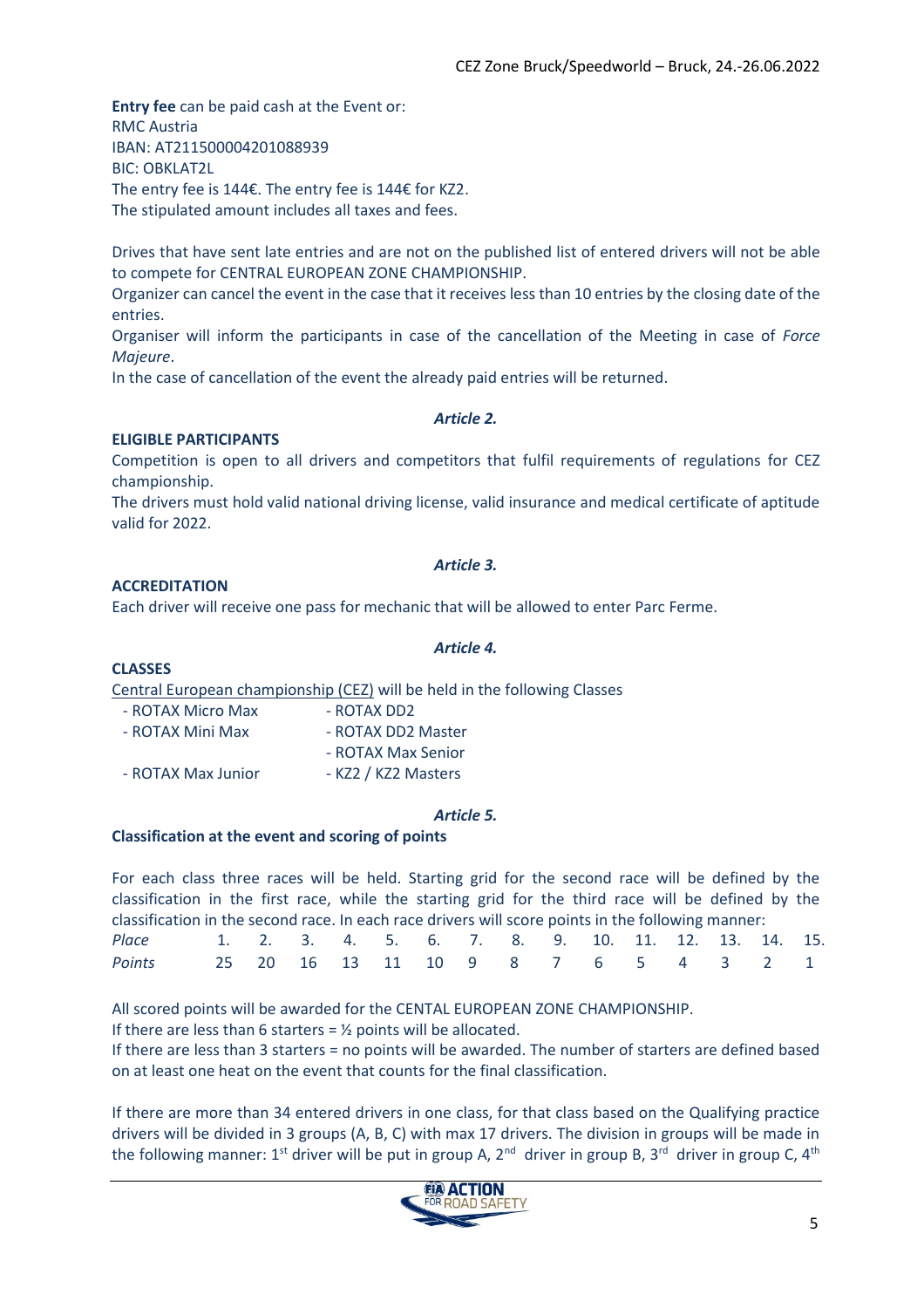driver in group A and so on. The Qualifying heats will then be driven in which the following pairs of groups will compete: AB, AC, BC. Qualifying heats will be shorter than Final races by at least 40%. From Qualifying heats based on point scoring system described in FIA Specific prescriptions Article 18c the ranking will be obtained. First 34 drivers from that ranking will enter the final two races. The ranking of the qualifying heats will substitute one race in the CEZ Championship scoring system.

The classification at the event will be obtained by sum of points from all races, or two final races and qualifying heat ranking. If two drivers have the same number of points the driver who was better in Qualifying will be in front.

For all other championships the points will be awarded with respect to the regulations of these championships.

*Article 6.*

**TRACK** Speedworld, Track 3 length: 1180 meters, width: 8 - 10 meters. The right circle is driven.

#### *Article 7.*

#### **STARTING NUMBERS AND STARTING PLACES**

Starting numbers are determined according the Article 11.3 of the CEZ Regulations. New drivers have to pick their number in coordination with the organizer of the event.

Starting places will be determined from Qualifying practice or Qualifying heats based on Article 2.17 AND 2.19. of the FIA General Prescriptions 2022.

#### *Article 8.*

#### **SCHEDULE - PROGRAMME**

Schedule (Programme) is integral component of these Supplementary Regulations (provided at the beginning).

#### *Article 9.*

#### **PRACTICES**

Free practice will be held on 24.06.2022 from 09-18.00 and 25.06.2026 from 09.00-17.00 under the supervision of the Organiser, according the special schedule.

The fee for the free practice in the amount **50 €** for each day will be paid in the Race Office before. Driver who has not paid the fee for practice will not be allowed to enter the circuit.

#### **RACES**

Races will be held according to the FIA General prescriptions for 2022 (Articles 2.19 – 2.24).

The length of the races:

|                                   | All three races |
|-----------------------------------|-----------------|
| <b>Rotax MicroMAX</b>             | 9 laps          |
| <b>Rotax MiniMAX</b>              | 11 laps         |
| <b>Rotax MAX Junior</b>           | 13 laps         |
| Rotax MAX Senior, DD2, DD2 Master | 15 laps         |

Qualifying heats will have a length that is equal to 60% of the final race, rounded up to a higher number.

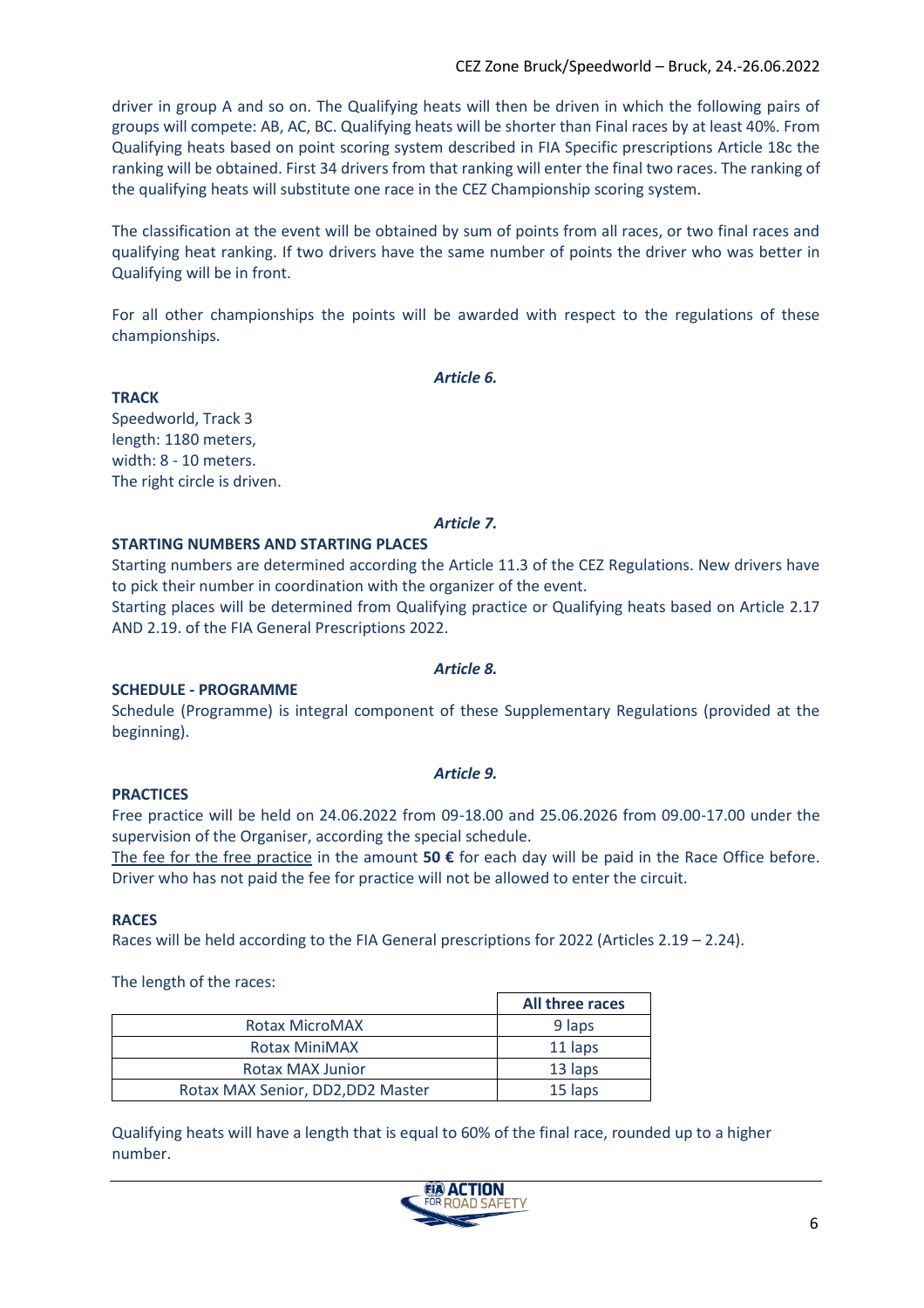#### *Article 10.*

#### **START**

Regulations of the FIA General prescriptions for 2022 (Article 2.20a).

#### *Article 11.*

#### **SIGNALING**

During practices and races signalization defined by FIA General prescriptions for 2022 applies (Article 2.15).

#### *Article 12.*

#### **TECHNICAL REQUIREMENTS FOR THE VEHICLES**

All karting vehicles must comply with the technical regulations for Central European Zone Championship.

Technical Committee of the Organiser can seal all the registered chassis and other equipment.

Lottery engines and carburettors will be distributed to all the drivers in classes Rotax MicroMAX , Rotax MINIMAX , Rotax JuniorMAX , Rotax SeniorMAX , according to the regulations for Central European Championship. If there will be more than 34 entered drivers in specific class, the organizer will define the 34 drivers that have to rent the engine and will made this list publicly available together with the list of entered drivers. In that case all the rest have to use the engines from the Authorized Rotax Distributor of the territory of the entrants ASN with proper ID card and seal on the engine and carburettor.

The prices of rental engines are incl. VAT:

| <b>Rotax MicroMAX</b>   | 150€ |
|-------------------------|------|
| Rotax MiniMAX           | 150€ |
| <b>Rotax MAX Junior</b> | 220€ |
| <b>Rotax MAX Senior</b> | 220€ |

Rental engines can be used form Saturday morning.

On the event the minimum diameter of the main jet is measured:

| <b>Rotax MicroMAX</b>   | 108 |
|-------------------------|-----|
| <b>Rotax MiniMAX</b>    | 112 |
| <b>Rotax MAX Junior</b> | 130 |
| <b>Rotax MAX Senior</b> | 130 |

Gear ratio for specified classes has to be

| <b>Rotax MicroMAX</b>   | 15/71-73 |
|-------------------------|----------|
| <b>Rotax MiniMAX</b>    | 14/74-77 |
| <b>Rotax MAX Junior</b> | 12/70-73 |
| <b>Rotax MAX Senior</b> | Free     |

Each driver has to have his own Transponder MYLAPS X2 with valid subscription. If driver will not have the transponder, he will be able to rent one for the price of 30 EUR.

#### *Article 13.*

#### **CONDITIONS FOR TIRES**

All new dry tires must be distributed by the organizer. All drivers competing for Central European Championship must use new dry tires. The prices of new set of dry tires are:

| <b>Rotax MicroMAX</b> | Mojo C <sub>2</sub> | 165 € |
|-----------------------|---------------------|-------|
| <b>Rotax MiniMAX</b>  | Mojo C <sub>2</sub> | 165 € |

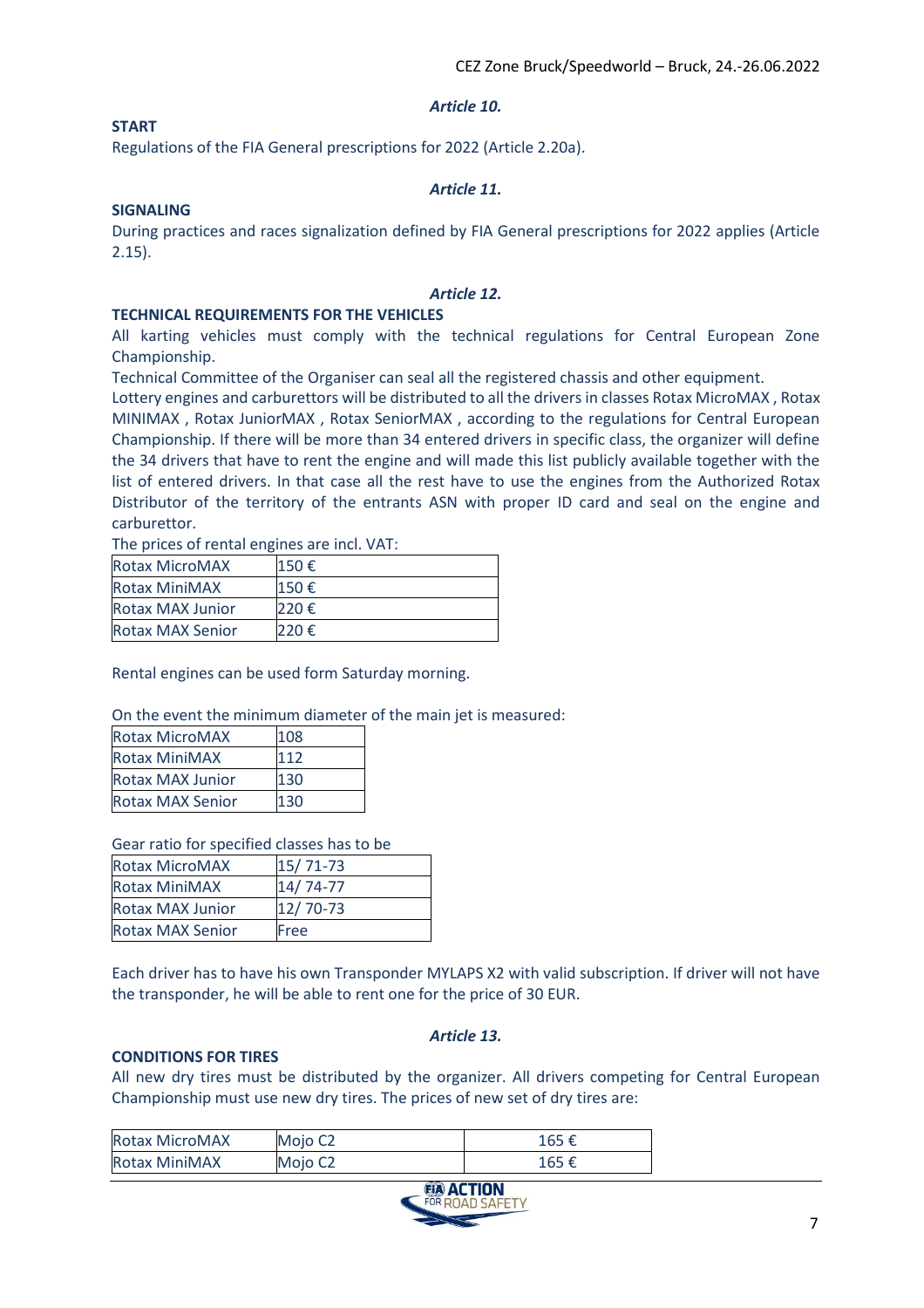| <b>Rotax MAX Junior</b> | Mojo D2XX CIK Option | 195€  |
|-------------------------|----------------------|-------|
| <b>Rotax MAX Senior</b> |                      |       |
| Rotax DD2               | Mojo D5 CIK Prime    | 210 € |
| <b>Rotax DD2 Master</b> |                      |       |
|                         | Vega XM Prime        | 210€  |

The number of slick tyres for one event is restricted to one complete set plus one additional tyre. If one tire is damaged, the technical scrutineer will allow the competitor to nominate a "USED" tire as a replacement. All dry tires will be registered at scrutineering.

The tyres reserved for official part of the event (supplied by organizer) must be used from qualifying practise and must be new on the qualifying practise.

Make, and size of rain tires have to be according to the Central European Zone Championship regulations. The source and number is not regulated.

#### *Article 14.*

#### **FUEL**

The fuel used must be unleaded gasoline 95.

The organizer will take the fuel from karts in Rotax classes on the entrance to the service park, mix all the fuel together and then return to drivers the same amount of fuel that they had at the entrance to the service park. This will be performed on fuel from at least first 5 drivers.

The official gas station: ENI, 2460 Bruck/Leitha, Altstadt 78. Super 95 Oktan

#### *Article 15.*

#### **PENALTIES**

Application of penal provisions will be according the ISC Regulations, FIA General prescriptions as well as National Sporting Regulations-AMF.

#### **PROTESTS AND APPEALS**

The ISC Regulations for 2022, regarding protests and appeals will be applied. The protest fee is 250 €. For protest regarding the technical legality the basic fee is 250  $\epsilon$ , but after logging the technical protest the scrutineers can stipulate an additional protest fee, depending on the size of the required work for protest checking. If the additional protest fee is not paid the protest will be null and void and the original protest fee will be returned. The fee for appeal is 2500 €.

#### **RESULTS**

Regulations of the CENTRAL EUROPEAN ZONE FOR 2022 will be applied.

#### **PRIZE GIVING**

Prize giving ceremony will take place according to the Programme.

The cup will be awarded for the first three in the ranking of the CENTRAL EUROPEAN ZONE CHAMPIONSHIP in each class, RMC Austria and 21. SSC Championship.

*Article 19.*

#### **PADDOCK**

Paddock will be open from 21.06.2022.



#### *Article 16.*

#### *Article 17.*

#### *Article 18.*